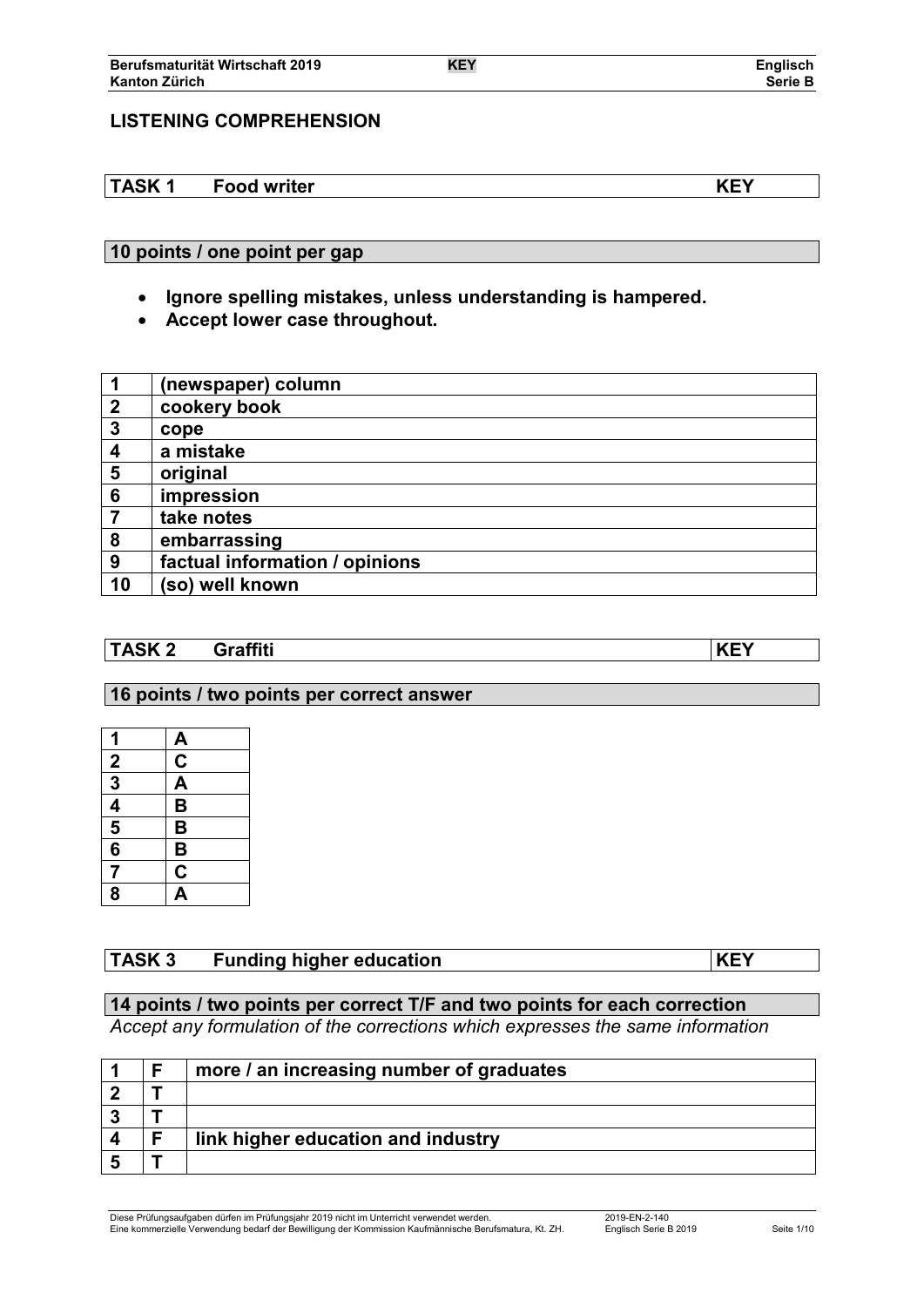| <b>TAPESCRIPT 1</b><br><b>10 POINTS</b> |                                                                                                                                                                                                                                                                                                                                                                                                                                                                                                                    |  |
|-----------------------------------------|--------------------------------------------------------------------------------------------------------------------------------------------------------------------------------------------------------------------------------------------------------------------------------------------------------------------------------------------------------------------------------------------------------------------------------------------------------------------------------------------------------------------|--|
|                                         | <b>INSTRUCTIONS</b> This part of the examination consists of three different listening<br>comprehension tasks. There will be pauses before and after each task to<br>give you time to read the questions and to check your answers. You will<br>hear each task twice.                                                                                                                                                                                                                                              |  |
| TASK <sub>1</sub>                       | <b>Food Writer</b><br>In the first part of the test you will hear a talk given by Jessica Morgan, a<br>journalist who writes reviews of restaurants.                                                                                                                                                                                                                                                                                                                                                               |  |
|                                         | As you listen, fill in the gaps 1-10 in the notes below with one to three<br>words.                                                                                                                                                                                                                                                                                                                                                                                                                                |  |
|                                         | You now have 90 seconds in which to look at TASK 1.                                                                                                                                                                                                                                                                                                                                                                                                                                                                |  |
| (allow 90 sec)<br>Speaker:              | Ready?<br>Good afternoon. My name's Jessica Morgan. I'm a journalist and I write a<br>regular newspaper column which features reviews of the restaurants where I've<br>been eating recently. I also contribute to things like guidebooks which provide<br>reviews of restaurants for tourists. Although I did once try to write a cookery<br>book, I've never really been involved in the restaurant trade as such, I'm<br>primarily just a writer with an interest in food.                                       |  |
|                                         | So what does the job involve? Well, people sometimes wonder how I cope<br>because it means eating out six days a week! Of course, it is important to try<br>and eat a different type of meal each day. If it's fish today, then it'll be a curry or<br>pasta tomorrow for example, and although I'm particularly fond of Chinese food,<br>it would be a mistake to have a Chinese meal too often.                                                                                                                  |  |
|                                         | I'm particularly interested in dishes where the chef has done something original;<br>there's no point in just having a steak and salad because there would be nothing<br>to write about. Also important for me is eating with someone. That way I get to<br>see other things from the menu, plus someone else's <i>impression</i> of the place. I<br>have to rely on my guests to try the puddings, because that really isn't my sort of<br>thing, although I might just try a spoonful of a sweet to get an idea. |  |
|                                         | I always carry a notebook in my handbag, but I don't take notes during the meal,<br>as I prefer to scribble down my ideas when I get home. Sometimes though, I<br>need to note down any foreign words because it would be <b>embarrassing</b> to get<br>things wrong in another language.                                                                                                                                                                                                                          |  |
|                                         | Of course, I don't have to pay for the meals I eat, but I try nonetheless to think<br>about the price in terms of value for money. I think that's the most important<br>service I can offer my readers. When it comes to the food, service, atmosphere<br>and so on, I can only give my opinion. They decide if the whole package is worth<br>spending their money on, so I don't make recommendations as such, I just offer<br>factual information, rather than specifically recommending any one place.          |  |
|                                         | One thing people always say to me is that surely I'm now so well known that I<br>get special treatment in restaurants. But nobody knows I'm coming because I<br>book a table under another name, so I don't receive different treatment from<br>anyone else.                                                                                                                                                                                                                                                       |  |
| (Monologue 414 words)                   |                                                                                                                                                                                                                                                                                                                                                                                                                                                                                                                    |  |

**After first listening** *Now listen again and check your answers. Ready?*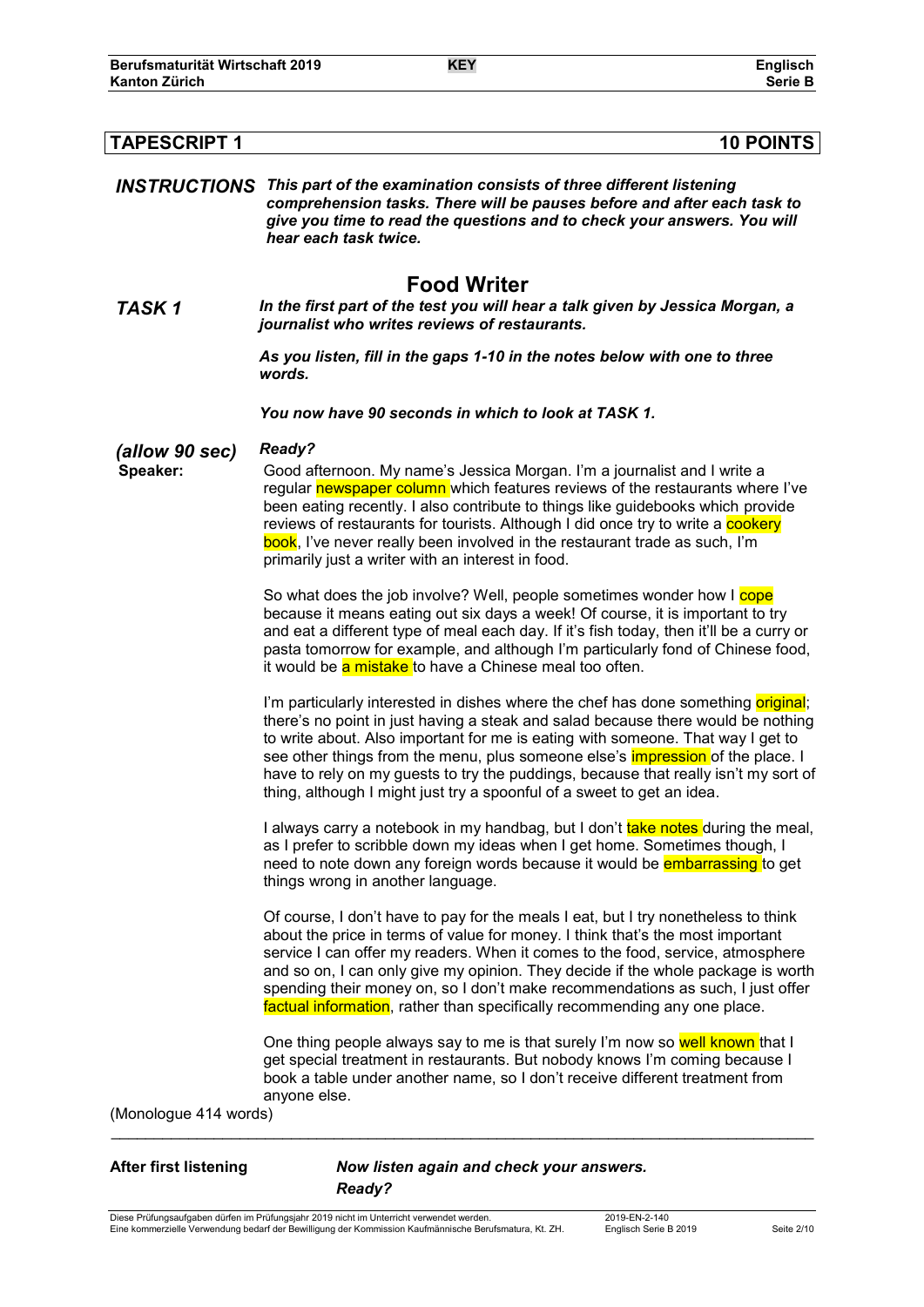| Berufsmaturität Wirtschaft 2019<br><b>Kanton Zürich</b> |               | <b>KEY</b>                                               |                                                                                                                                                                                                                                                                                                                                                                                                                                                                                                                      | <b>Englisch</b><br>Serie B                                                                                                                                                                                                                                             |
|---------------------------------------------------------|---------------|----------------------------------------------------------|----------------------------------------------------------------------------------------------------------------------------------------------------------------------------------------------------------------------------------------------------------------------------------------------------------------------------------------------------------------------------------------------------------------------------------------------------------------------------------------------------------------------|------------------------------------------------------------------------------------------------------------------------------------------------------------------------------------------------------------------------------------------------------------------------|
| <b>After second listening</b><br>After 30 seconds       |               | This is the end of TASK 1.<br>Now turn to TASK 2.        | You now have thirty seconds to check your answers.                                                                                                                                                                                                                                                                                                                                                                                                                                                                   |                                                                                                                                                                                                                                                                        |
| <b>TAPESCRIPT 2</b>                                     |               |                                                          |                                                                                                                                                                                                                                                                                                                                                                                                                                                                                                                      | <b>20 POINTS</b>                                                                                                                                                                                                                                                       |
| TASK <sub>2</sub>                                       |               | <b>Graffiti</b>                                          |                                                                                                                                                                                                                                                                                                                                                                                                                                                                                                                      | In the second part of the test you will hear an interview with a graffiti artist.                                                                                                                                                                                      |
|                                                         |               |                                                          | For questions 1-8, mark the best answer, A, B, or C.                                                                                                                                                                                                                                                                                                                                                                                                                                                                 |                                                                                                                                                                                                                                                                        |
|                                                         |               |                                                          | You now have 90 seconds in which to look at TASK 2.                                                                                                                                                                                                                                                                                                                                                                                                                                                                  |                                                                                                                                                                                                                                                                        |
| (allow 90 sec)                                          | <b>Ready?</b> |                                                          |                                                                                                                                                                                                                                                                                                                                                                                                                                                                                                                      |                                                                                                                                                                                                                                                                        |
| Interviewer                                             |               |                                                          | With us today to talk about his passion is the graffiti artist Gregory Miller.<br>Gregory, can you tell us a few things about yourself first?                                                                                                                                                                                                                                                                                                                                                                        |                                                                                                                                                                                                                                                                        |
| Gregory                                                 | a spray can.  |                                                          | Sure! I'm a graffiti artist who goes out and paints in the streets during the night,<br>'free walls' as they're called in Switzerland. Mostly these walls are in old                                                                                                                                                                                                                                                                                                                                                 | when most civilized people are sleeping, but also during the day on legal walls or<br>factories, youth clubs, or some such place. All I use is an idea, a sketchbook, and                                                                                              |
| Interviewer:                                            |               | Do you ever worry about getting into trouble?            |                                                                                                                                                                                                                                                                                                                                                                                                                                                                                                                      |                                                                                                                                                                                                                                                                        |
| Gregory                                                 |               |                                                          | catch you, it will cost you a fortune to have the walls cleaned. Most sprayers<br>always spray the same tag, so it can be recognized and they can become<br>famous, but if the police catch you in the act, this also gives them the evidence<br>that it was you who was responsible for all the other tagging. Fines in this case<br>could easily cost you thousands of dollars. That's why certain famous graffiti<br>artists who had problems with the police had to leave the country.                           | Sure, but like most graffiti artists, I have the attitude 'no risk, no fun'. If the police                                                                                                                                                                             |
| <b>Interviewer</b>                                      |               | Can you tell us something about the origins of graffiti? |                                                                                                                                                                                                                                                                                                                                                                                                                                                                                                                      |                                                                                                                                                                                                                                                                        |
| Gregory                                                 |               | about competition to see who's the greatest.             | by the kids who lived in the ghettos. Through graffiti they could express their<br>about competition between different artists and gangs. It's a way of fighting with<br>box, DJ-ing, and break dancing – the other four elements of hip hop $-\text{ it's all}$                                                                                                                                                                                                                                                     | Graffiti is a style of art which was invented during the 1980s in the United States<br>feelings and their anger. But that's just one part of it. Most of it is just fun, and it's<br>each other without using guns and fists. It's the same thing with rap, human beat |
| <b>Interviewer</b>                                      |               | Do you have any ambitions regarding your work?           |                                                                                                                                                                                                                                                                                                                                                                                                                                                                                                                      |                                                                                                                                                                                                                                                                        |
| Gregory                                                 |               | understand what they're saying.                          | Yes, but not commercially driven ones. This kind of art is real and honest<br>because you'll never earn money with it, so it's all just for the scene and for<br>yourself. What I want to do with my art is to bring colour to the grey areas of the<br>city where there are no plants or trees, or other real signs of life. I want to show<br>other people that another more vibrant world is possible, and that they just have<br>also hope is that one day, even the older generation will like my paintings and | to wake up and realize that they don't have to live in a sterile environment. What I                                                                                                                                                                                   |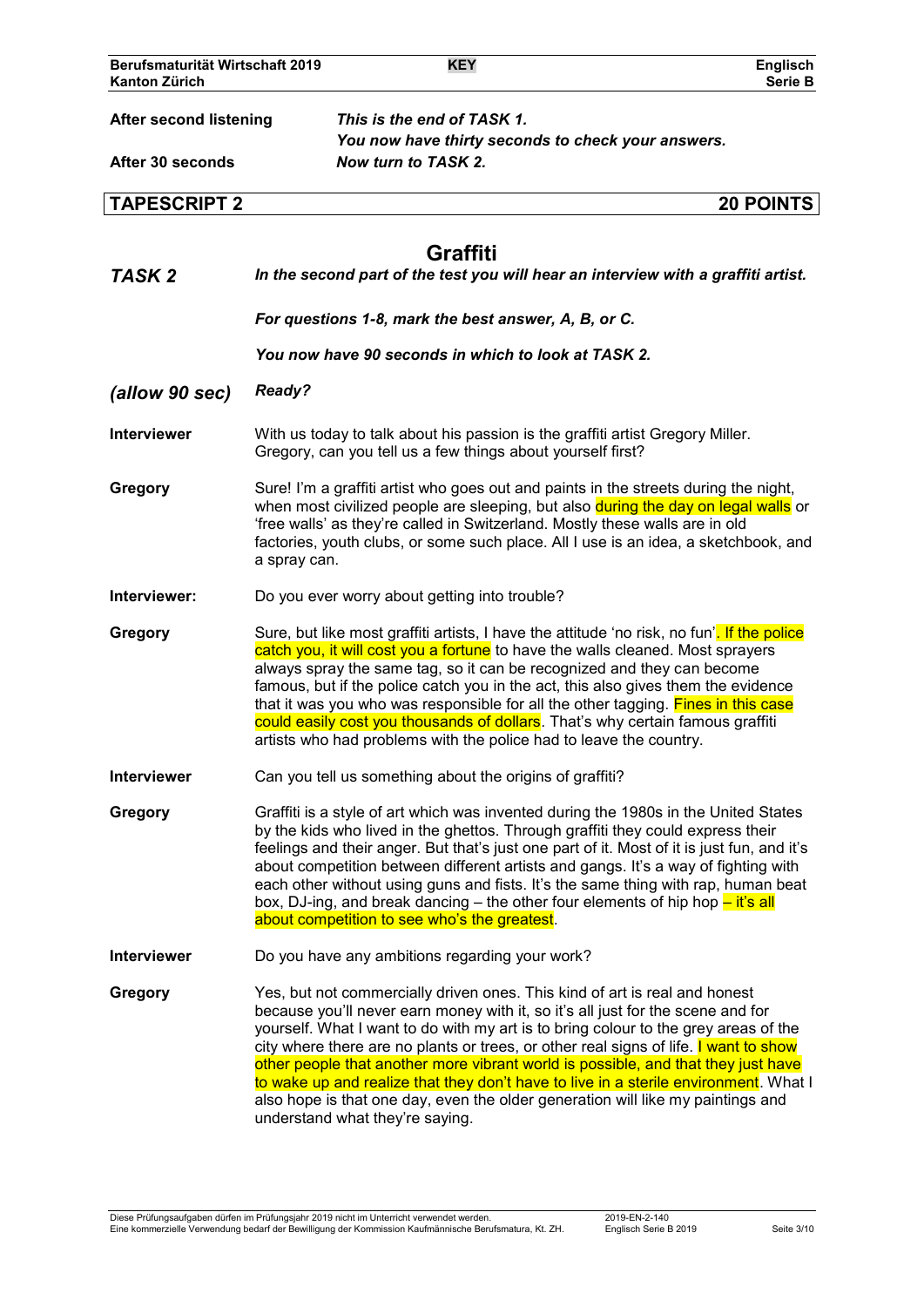| Berufsmaturität Wirtschaft 2019<br>Kanton Zürich |                           | <b>KEY</b>                                                                                                                                                                                                                                                                                                                                                                                                                                                                                                                                                                                                                                                                                              | Englisch<br><b>Serie B</b> |
|--------------------------------------------------|---------------------------|---------------------------------------------------------------------------------------------------------------------------------------------------------------------------------------------------------------------------------------------------------------------------------------------------------------------------------------------------------------------------------------------------------------------------------------------------------------------------------------------------------------------------------------------------------------------------------------------------------------------------------------------------------------------------------------------------------|----------------------------|
| Interviewer                                      |                           | Do you consider your art to be harmful in any way?                                                                                                                                                                                                                                                                                                                                                                                                                                                                                                                                                                                                                                                      |                            |
| Gregory                                          |                           | I often ask myself if what I do is OK because it causes damage and that's not<br>something you can overlook. But I made rules for myself, like to respect old<br>houses, brick walls, and people's cars. I just spray on gray concrete walls or on<br>walls which are already full of tags. I don't want to annoy other people, but<br>sometimes there's no way to avoid it.                                                                                                                                                                                                                                                                                                                            |                            |
| Interviewer                                      |                           | How did you get into graffiti in the first place?                                                                                                                                                                                                                                                                                                                                                                                                                                                                                                                                                                                                                                                       |                            |
| Gregory                                          | where I'm fed up with it. | I had always painted cartoons or naturalistic stuff since I was about five, but one<br>day a guy joined our class who was a member of a famous crew. He always did<br>his graffiti sketches during lessons, and I thought they were pretty impressive, so<br>I wanted to learn that style as well. At the beginning, he always said that I was a<br>'toy' – that's a bad graffiti artist – until another friend showed me the rules for<br>graffiti painting. For me, graffiti is the attempt to harmonize shape and colour.<br>You want to make every single thing perfect, which is nearly impossible. So it's a<br>never-ending quest to perfect your art. I'm sure that I'll never get to the point |                            |
| Interviewer:                                     | people?                   | Do you think that your work has a wide appeal or is it just appreciated by young                                                                                                                                                                                                                                                                                                                                                                                                                                                                                                                                                                                                                        |                            |
| Gregory                                          |                           | Certainly most people don't even see this as art because they're just not open-<br>minded or receptive enough for it. They're too stressed to bother considering<br>what it might mean and just see it as destruction. Actually, I think age is<br>irrelevant. Before I was into graffiti myself, I never got what it was all about. Now I<br>know nearly every important street artist by his artistic name.                                                                                                                                                                                                                                                                                           |                            |
| Interviewer                                      |                           | Do you have any ideas for your next sketch?                                                                                                                                                                                                                                                                                                                                                                                                                                                                                                                                                                                                                                                             |                            |
| Gregory                                          |                           | Sure, but it doesn't always go the way you planned. If you attempt to create<br>something special it attracts more people, but now you're often forced to spray<br>huge, ugly, black-silver graffities because you never know how long you've got!<br>You need eyes in the back of your head to see if anyone is using a mobile phone<br>to report you to the police. I'd say it's a pity we can't always create something<br>beautiful, but we live in a repressive society.                                                                                                                                                                                                                           |                            |
| (Dialogue 822 words)                             |                           |                                                                                                                                                                                                                                                                                                                                                                                                                                                                                                                                                                                                                                                                                                         |                            |
| <b>After first listening</b>                     |                           | Now listen again and check your answers.<br><b>Ready?</b>                                                                                                                                                                                                                                                                                                                                                                                                                                                                                                                                                                                                                                               |                            |
| <b>After second listening</b>                    |                           | This is the end of TASK 2.<br>Now turn to TASK 3.                                                                                                                                                                                                                                                                                                                                                                                                                                                                                                                                                                                                                                                       |                            |
| <b>TAPESCRIPT 3</b>                              |                           |                                                                                                                                                                                                                                                                                                                                                                                                                                                                                                                                                                                                                                                                                                         | <b>14 POINTS</b>           |
|                                                  |                           | <b>Funding higher education</b>                                                                                                                                                                                                                                                                                                                                                                                                                                                                                                                                                                                                                                                                         |                            |

#### *TASK 3 In the third part of the test you will hear an interview with Cora Pierce, Director of Human Resources at Swanson's, a national chain of supermarkets.*

*For questions 1-5, decide whether the statements are true or false. Correct the false ones, using up to five key words.*

*You now have 30 seconds in which to look at TASK 3.*

*(allow 30 sec) Ready?*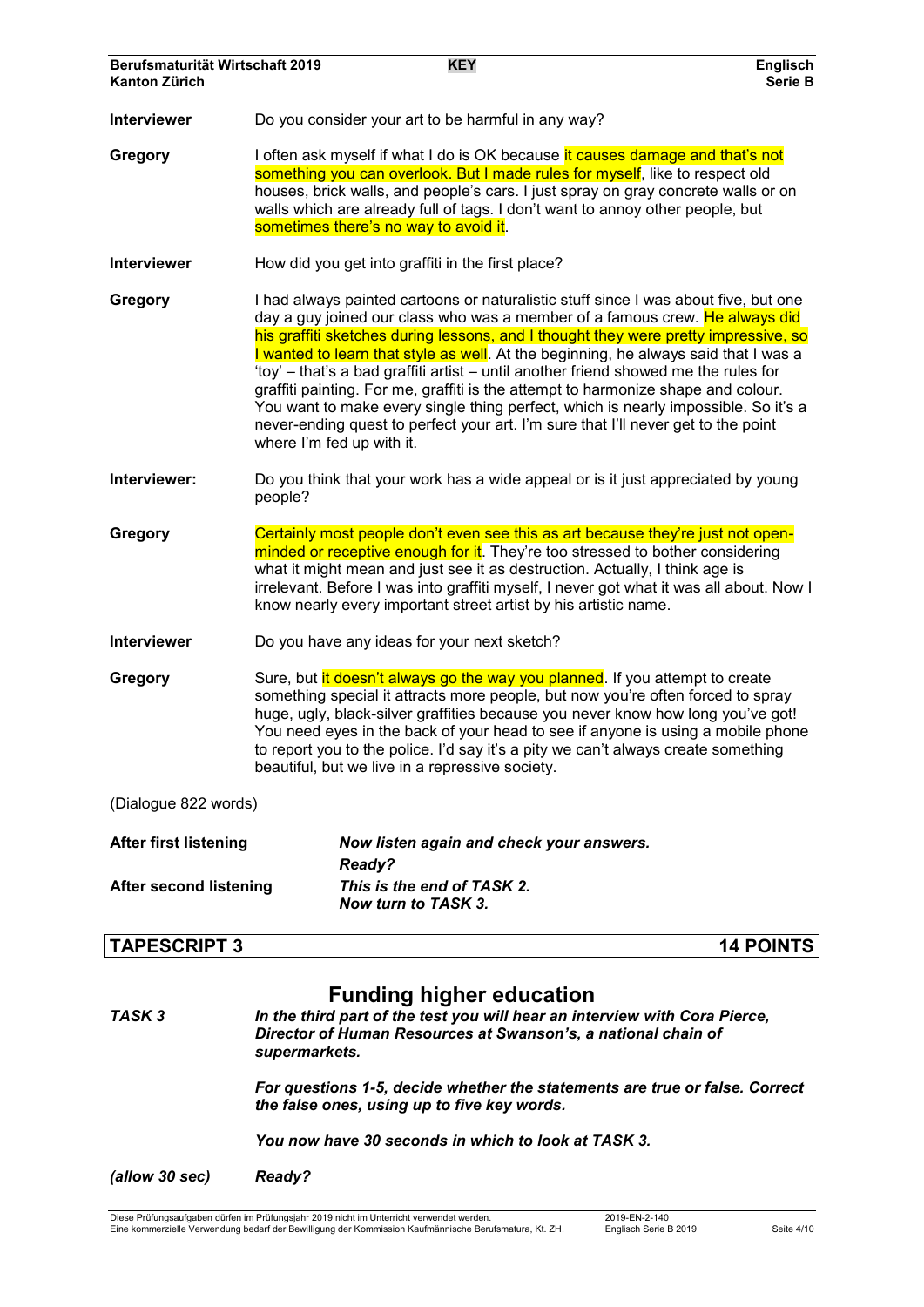| Berufsmaturität Wirtschaft 2019<br>Kanton Zürich |                                                                                                                                                                                                                                                                                                                                                                                                                                         | <b>KEY</b>                                                                                                                                                                                                                                                                                                                                                                                                                                                                                        | Englisch<br><b>Serie B</b> |
|--------------------------------------------------|-----------------------------------------------------------------------------------------------------------------------------------------------------------------------------------------------------------------------------------------------------------------------------------------------------------------------------------------------------------------------------------------------------------------------------------------|---------------------------------------------------------------------------------------------------------------------------------------------------------------------------------------------------------------------------------------------------------------------------------------------------------------------------------------------------------------------------------------------------------------------------------------------------------------------------------------------------|----------------------------|
| Interviewer                                      |                                                                                                                                                                                                                                                                                                                                                                                                                                         | Cora, you have recently sat on a government committee that looked into the<br>funding of higher education. Can I begin by asking you why you think it's<br>important for business leaders to be involved in higher education?                                                                                                                                                                                                                                                                     |                            |
| Cora                                             | Well, although many university graduates still enter the teaching profession or<br>follow an academic career, an increasing number are employed by the business<br>community - this is a major destination for new graduates. So it's only natural<br>that we should want to have a say in higher education, the courses that are being<br>offered, and so on.                                                                          |                                                                                                                                                                                                                                                                                                                                                                                                                                                                                                   |                            |
| <b>Interviewer</b>                               |                                                                                                                                                                                                                                                                                                                                                                                                                                         | And why do you think the supermarket chain, Swanson's, needed to be<br>represented on the government committee?                                                                                                                                                                                                                                                                                                                                                                                   |                            |
| Cora                                             |                                                                                                                                                                                                                                                                                                                                                                                                                                         | Well, about 50% of jobs that come onto the market don't require a specific<br>degree, so they're known as non-specialist. This area's made up mostly of the<br>service and retail sectors, with the retail sector alone accounting for 11% of<br>graduate jobs. The high-tech industries, for example, IT and manufacturing, were<br>already represented on the committee, and we thought that the opinions of the<br>non-specialist employer, like Swanson's, should also be taken into account. |                            |
| <b>Interviewer</b>                               |                                                                                                                                                                                                                                                                                                                                                                                                                                         | What about the findings of the committee? What was important to you there?                                                                                                                                                                                                                                                                                                                                                                                                                        |                            |
| Cora                                             | Well, firstly, that employers are looking for more than a body of knowledge. In<br>today's world, the specialised knowledge that a student gains has a short life<br>span – it won't necessarily be relevant in 20 years' time. The committee<br>recognised that higher education needs to take on board the fact that employers<br>are looking for more universal skills - in particular, those of communication,<br>economics and IT. |                                                                                                                                                                                                                                                                                                                                                                                                                                                                                                   |                            |
| Interviewer                                      |                                                                                                                                                                                                                                                                                                                                                                                                                                         | What other findings of the committee were important to you?                                                                                                                                                                                                                                                                                                                                                                                                                                       |                            |
| Cora                                             |                                                                                                                                                                                                                                                                                                                                                                                                                                         | Another finding was recognizing the importance of applied research. One<br>problem in Britain is the gap between the discovery of certain innovations and<br>actually putting them into practice. That's where, as a country, we don't do as<br>well as some of our competitors. We've got a wonderful record for pure research<br>but this doesn't always lead to economic growth. That's where we need to build<br>better links between industry and higher education.                          |                            |
| Interviewer                                      |                                                                                                                                                                                                                                                                                                                                                                                                                                         | And do you think these findings are equally important for small businesses?                                                                                                                                                                                                                                                                                                                                                                                                                       |                            |
| Cora                                             | Yes, even more so. Small businesses don't have time to train people to the<br>extent that large organisations do. It's particularly important to them that<br>graduates have the skills to go into the workplace and make a contribution right<br>from the start. I think the key skills that we've already talked about, together with<br>work experience, are very helpful in that sort of situation.                                 |                                                                                                                                                                                                                                                                                                                                                                                                                                                                                                   |                            |
| <b>Interviewer</b>                               |                                                                                                                                                                                                                                                                                                                                                                                                                                         | Cora Pierce – thank you for coming to the studio to talk to us.                                                                                                                                                                                                                                                                                                                                                                                                                                   |                            |
| (Dialogue 432 words)                             |                                                                                                                                                                                                                                                                                                                                                                                                                                         |                                                                                                                                                                                                                                                                                                                                                                                                                                                                                                   |                            |
| <b>After first listening</b>                     |                                                                                                                                                                                                                                                                                                                                                                                                                                         | Now listen again and check your answers.<br>Ready?                                                                                                                                                                                                                                                                                                                                                                                                                                                |                            |
| <b>After second listening</b>                    |                                                                                                                                                                                                                                                                                                                                                                                                                                         | This is the end of TASK 3.<br>You now have two minutes to check your answers.                                                                                                                                                                                                                                                                                                                                                                                                                     |                            |
| <b>After 2 minutes</b>                           |                                                                                                                                                                                                                                                                                                                                                                                                                                         | This is the end of the listening comprehension test.<br>Stop writing and hand in your papers.                                                                                                                                                                                                                                                                                                                                                                                                     |                            |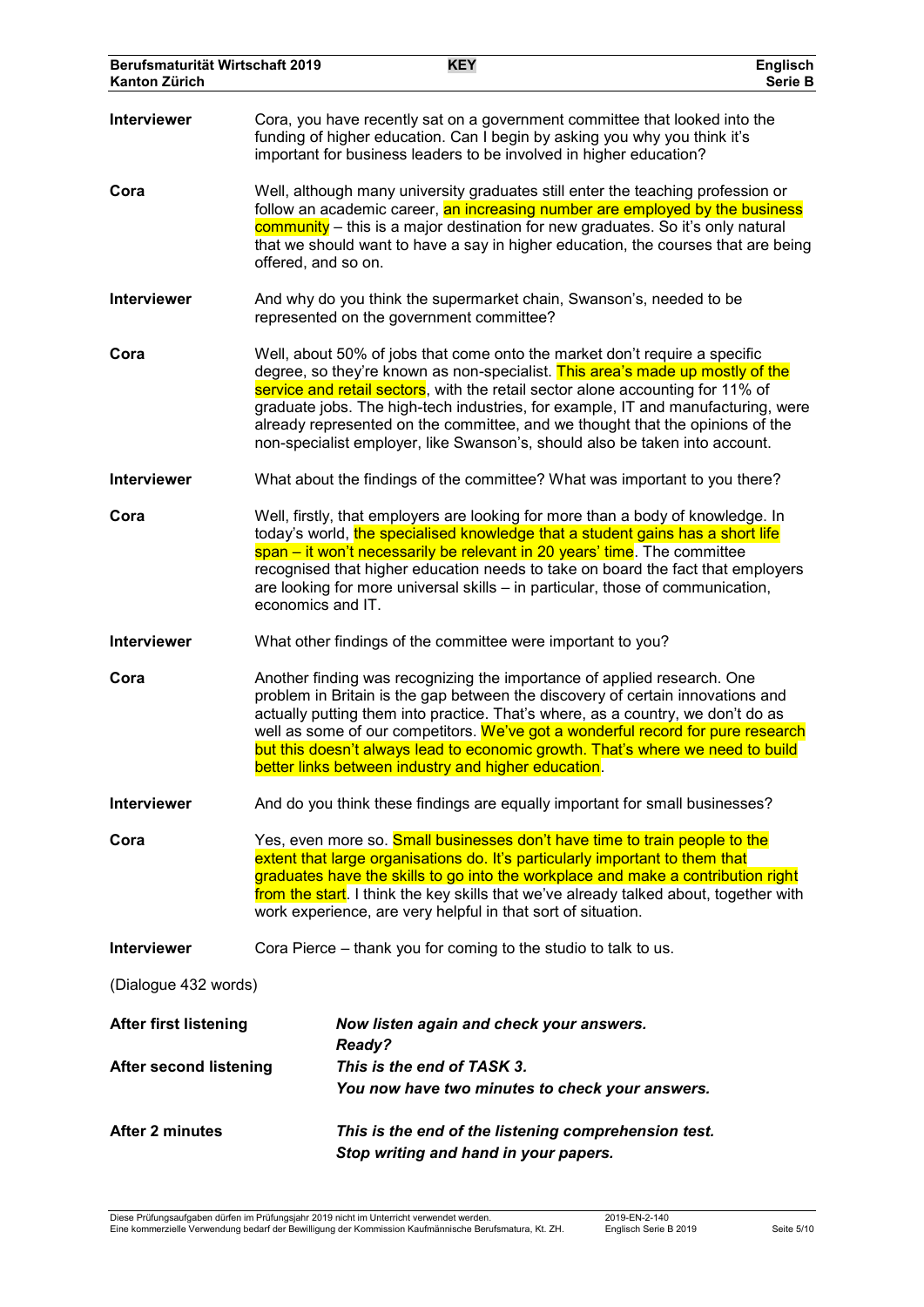| Berufsmaturität Wirtschaft 2019 | <b>KEY</b> | <b>Englisch</b> |
|---------------------------------|------------|-----------------|
| Kanton Zürich                   |            | Serie B         |

# **READING COMPREHENSION KEY**

**TASK 1 14 POINTS (1 point each)**

|                         |    | <b>Interview Tips</b>                                                                                 |
|-------------------------|----|-------------------------------------------------------------------------------------------------------|
| $\mathbf{1}$            | A  | People think that what's inside counts  best way possible.                                            |
| $\overline{2}$          | E. | A consideration of what we say and how we say it, will contribute to the<br>success of the interview. |
| $\overline{3}$          | E. | Have a few questions ready and avoid speaking in long sentences.                                      |
| $\overline{\mathbf{4}}$ | D  | Consequently he offered me a lower salary  managed to control my<br>excitement.                       |
| 5                       | C  | Mixed messages confuse the interviewer.                                                               |
| 6                       | E. | Poor communicators talk in paragraphs  highlighted points.                                            |
| $\overline{7}$          | A  | I always think it is important to be on time.                                                         |
| 8                       | A  | If someone doesn't take time to present her best image, what kind of a<br>teacher is she going to be? |
| 9                       | B  | Interviewees who look as if they care about themselves are more likely to<br>care about their jobs.   |
| 10                      | C  | the listener will put more weight on the non-verbal message.                                          |
| 11                      | D  | Once the boss sensed how excited I was, he knew I wasn't going to turn<br>him down.                   |
| 12                      | D  | It is very important not to appear too desperate for the job or too eager to<br>please.               |
| 13                      | B  | I do a good job and the way I dress shouldn't make a difference.                                      |
| 14                      | B  | people should consider improving their wardrobe before applying for a<br>promotion.                   |

# **TASK 2 16 POINTS (2 points each)**

# **Don't Lean Out of the Window – The Inter-Rail Experience**

| 15 | А | My body couldn't take any more punishment.                |
|----|---|-----------------------------------------------------------|
| 16 | в | encourage incredible wastefulness                         |
| 17 | C | there was always just one more country over the border.   |
| 18 | B | an opportunity to do something different.                 |
| 19 | C | we were just there to get by  share corridor floors, food |
| 20 | в | city.                                                     |
| 21 | A | Everybody knows what it is there but it is meaningless    |
| 22 |   | Europe is a big place.                                    |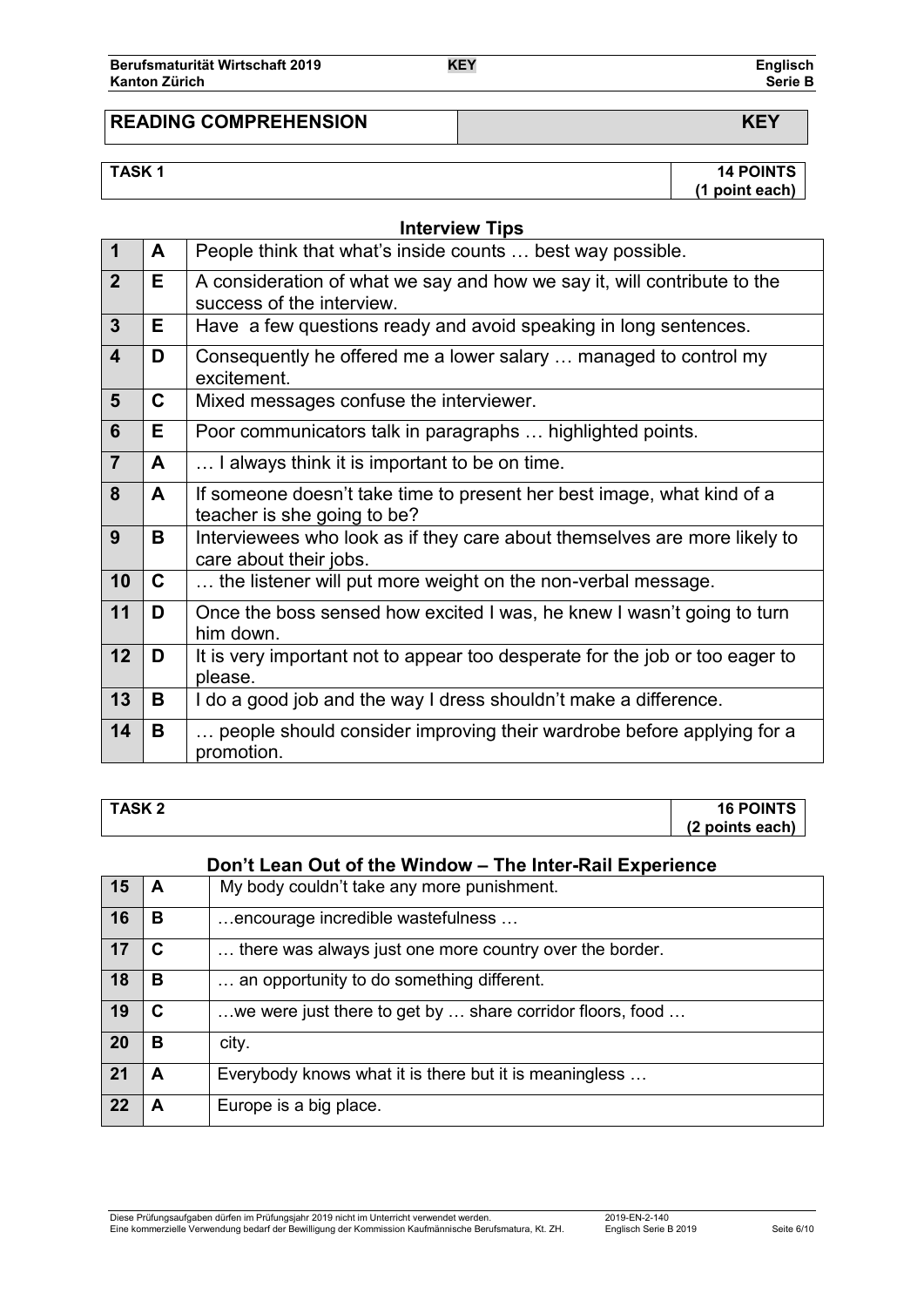## **GRAMMATIK KEY**

| TASK 1 (Long or short forms are accepted. Verb forms must be spelled correctly!) | <b>10 POINTS</b> |
|----------------------------------------------------------------------------------|------------------|
|                                                                                  | (1 point each)   |

- 1) had grown / had been growing / was growing
- 2) drew
- 3) had left
- 4) were constantly changing / constantly changed
- 5) had frequently explored / had frequently been exploring / frequently explored / would frequently explore
- 6) had felt / used to feel / would feel
- 7) were peering
- 8) envied
- 9) would reveal
- 10) had become

| <b>TASK 2</b> (Minor spelling mistakes can be accepted.) | <b>12 POINTS</b> |
|----------------------------------------------------------|------------------|
|                                                          | (1 point each)   |

- 1) have fallen **out**
- 2) have been influenced **by**
- 3) **the** worst behaviour anyone / anybody
- 4) **suggested** (that) we (should) take // **suggested** taking
- 5) can't (cannot) **have** spent
- 6) **used** to spend
- 7) **only** Sara had taken
- 8) fewer students to **attend**
- 9) is (high) **time** you made / is **time** to make
- 10) had **been** playing bridge for
- 11) is no **point** (in) trying
- 12) **second** time I've (have) lost

| <b>TASK 3</b> (Spelling has to be correct.) | <b>8 POINTS</b> |
|---------------------------------------------|-----------------|
|                                             | (1 point each)  |

- 1. similarities
- 2. remarkable
- 3. suitable
- 4. unlike
- 5. vertically
- 6. helpful
- 7. presence
- 8. skilfully / skillfully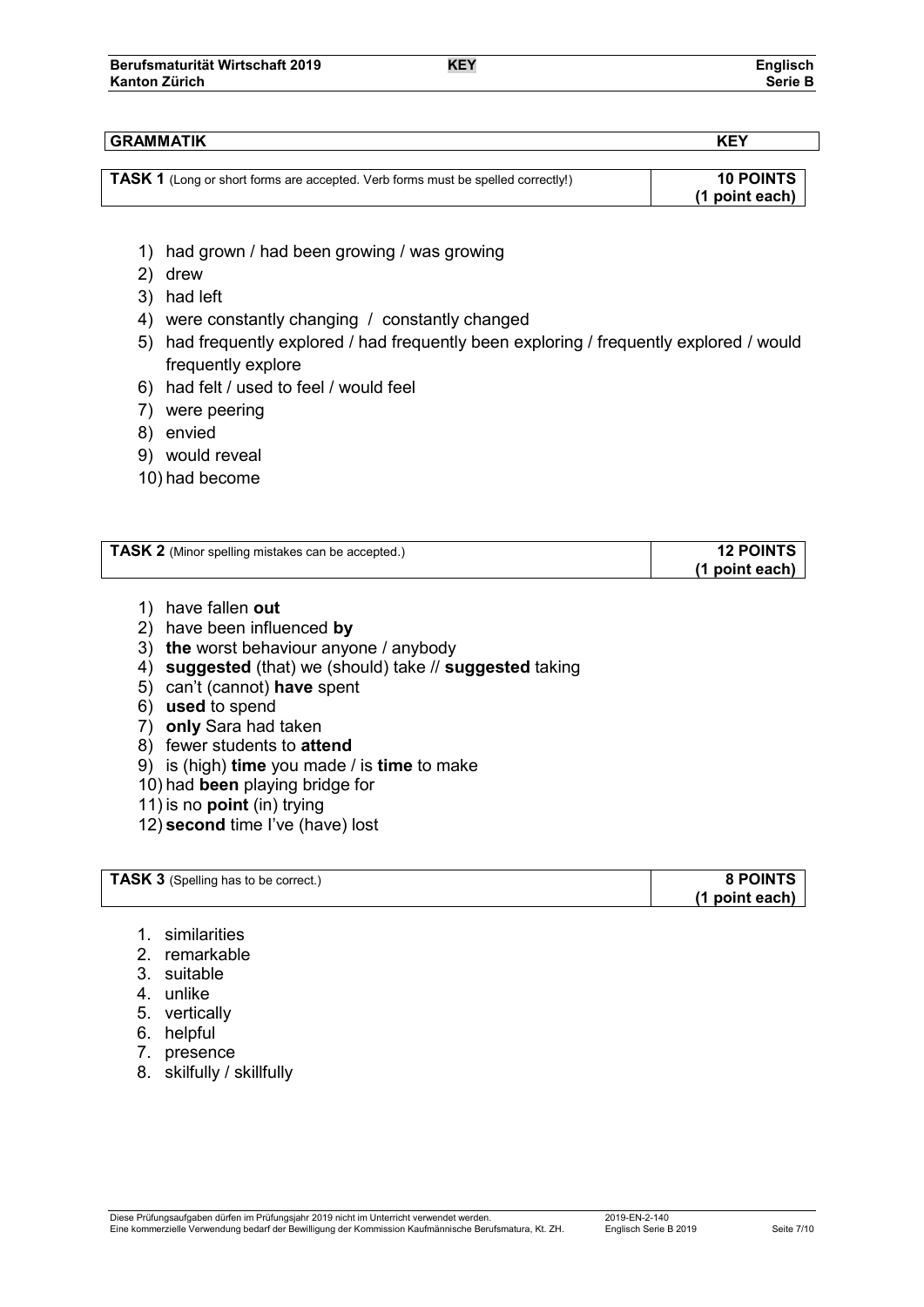## **BMP WRITING TASK 2019**

| Candidate Name: | Candidate Number: |  |
|-----------------|-------------------|--|
|                 |                   |  |

|                | CRITERIA (marked on a basis of 0 - 10 points) | <b>Maximum points</b><br>10 each |  |  |
|----------------|-----------------------------------------------|----------------------------------|--|--|
|                |                                               |                                  |  |  |
| 1              | Content                                       |                                  |  |  |
| $\overline{2}$ | Style, Conventions; Paragraphing & Cohesion   |                                  |  |  |
| 3              | Vocabulary: range, accuracy                   |                                  |  |  |
| 4              | Grammar: range, accuracy                      |                                  |  |  |
|                |                                               |                                  |  |  |
| $1 - 4$        | Total (max 40 points)                         |                                  |  |  |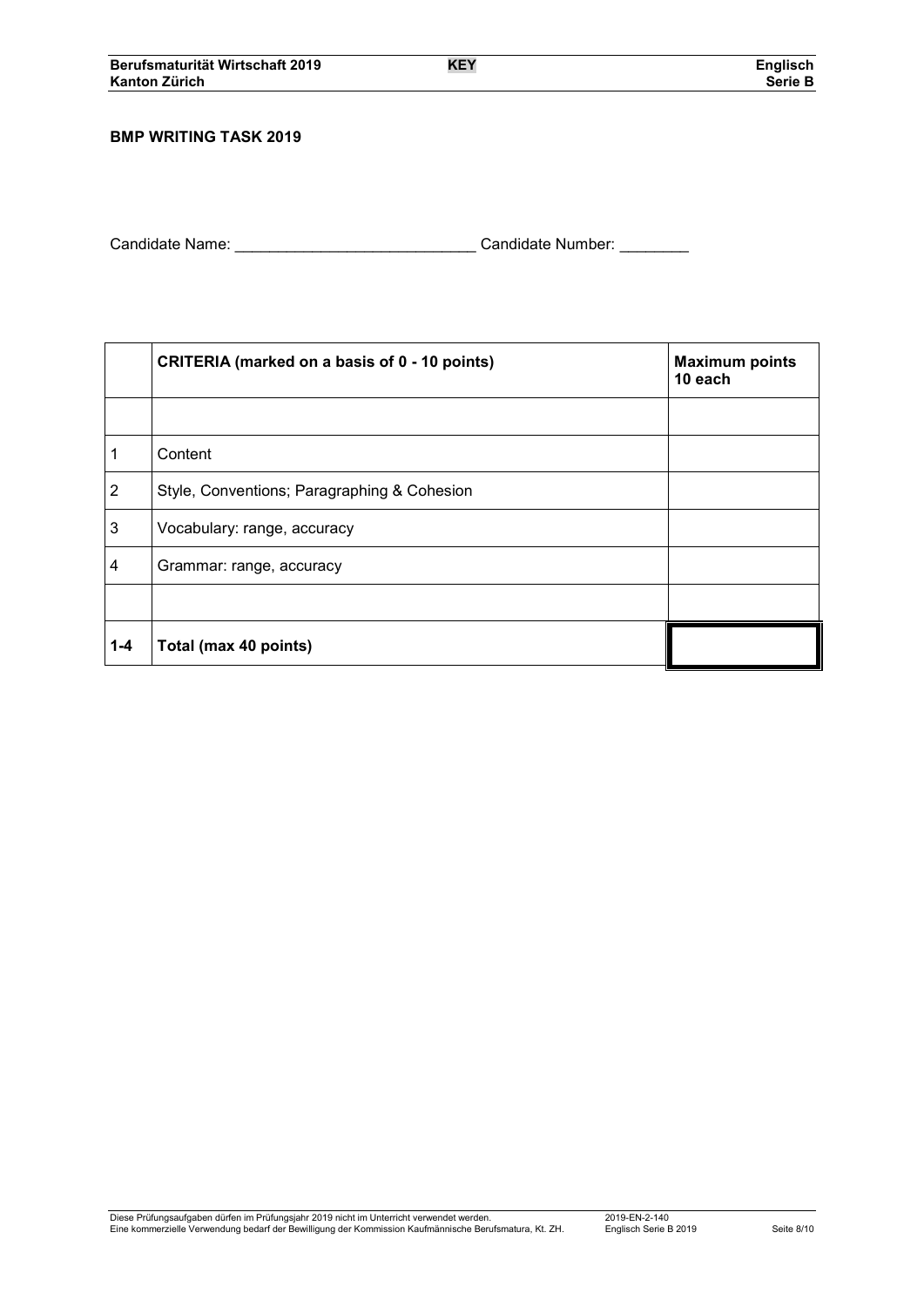# **BMP WRITING TASK 2019**

## **Suggested Marking Scheme**

|         | <b>CRITERIA</b> (marked on a basis of 0-6 points) | <b>Points</b> |  |
|---------|---------------------------------------------------|---------------|--|
|         |                                                   |               |  |
|         | Content                                           | $0 - 10$      |  |
| 2       | Style, Conventions *; Paragraphing, Cohesion **   | $0 - 10$      |  |
| 3       | Vocabulary: range, accuracy                       | $0 - 10$      |  |
|         | $0 - 10$<br>Grammar: range, accuracy              |               |  |
|         |                                                   |               |  |
| $1 - 4$ | Grand total (max)                                 | 40            |  |

Four aspects of a student's writing are looked at:

- 1) **Content** focuses on how well a student has answered a given task:
	- Have all the relevant content points been given based on the task?
	- Is the target reader fully informed?
	- Have additional details been given to make the task sound realistic?
- 2) Using the **conventions\*** of the communicative task effectively to hold the target reader's attention. **Cohesion\*\*** is enhanced by text logic, organisation into clear paragraphs, and appropriately used linking devices, reference words (e.g. relative pronouns) and punctuation.
- 3) Using a wide range of **vocabulary** appropriately. The focus is, therefore, on range as well as accuracy.
- 4) Using a range of simple and complex **grammatical forms** with control and flexibility. The focus is on both range and accuracy.

## \*for an **EMAIL/LETTER** that would mean

- appropriate opening and closing (Dear ... / Yours ... / first & final sentences)
- effectively communicating ideas / thoughts

#### \*for an **ESSAY** that would mean

- introduction (*outlining main arguments*) and conclusion (*expressing own opinion*)
- clear development of argument (*content + cohesion*)
- providing details in support of argument

## \*for a **REPORT** that would mean

- clearly organised (*introduction - stating the aim, main points, conclusion - making recommendations*)
- formatted into clear sections with section headings

#### \*for a **REVIEW** that would mean

- clearly organised (*introduction - stating the aim / description of the event, main points (likes and/or dislikes), conclusion - making recommendations*)
- formatted into clear sections